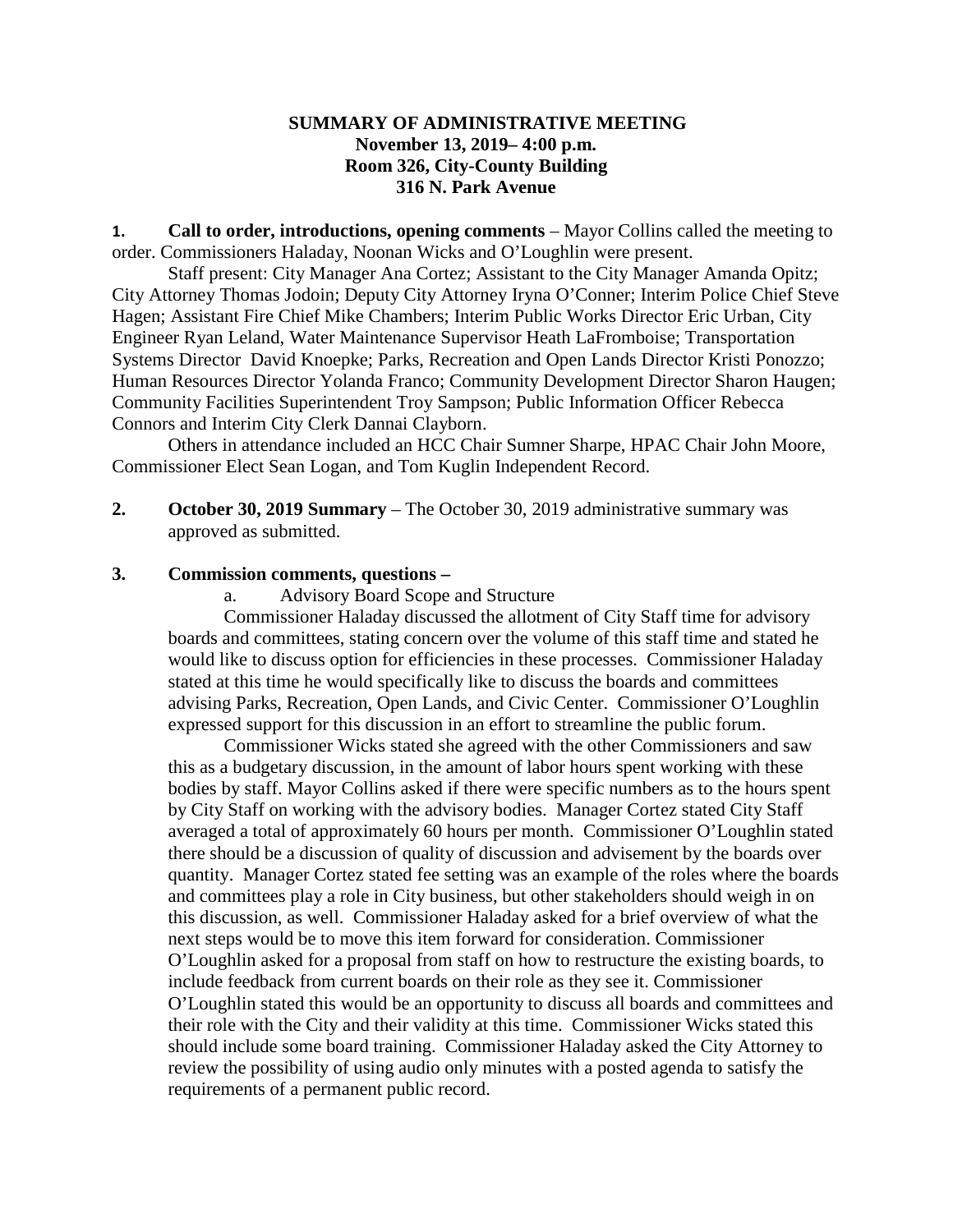# **4. City Manager's Report City Manager—HCTV / LED Update**

Assistant to the City Manager Amanda Opitz reported the County has agreed to contribute to the upgrade and infrastructure costs for the HD Buildout and the transport costs for the HCTV. Ms. Opitz also reported NorthWestern Energy has sent documents from a third party consultant, in which the findings stated the cobra head lamps were within compliance with the city ordinance. This is also the finding of City Staff. NorthWestern Energy has also stated they will be doing light meter readings on the approximately 400 previously installed LED lights, and shielding will be installed to the lights which are found to fall outside the light trespass parameters in order to address the violation. Moving forward, NorthWestern has stated they would be sending teams to identify areas where the light trespass would be an issue and the light shielding would be installed at the same time as the light. To satisfy customer concerns in the community over the warmth of the lighting, NorthWestern has stated they would be using 2700 Kelvin in residential areas, and the standard 3000 Kelvin lights will be used in the main thoroughfares. The discussion over the decorative lighting options remains ongoing. NorthWestern stated an alternative to the decorative lighting issue would be to pull the existing lights and replace with the compliant cobra head lights. NorthWestern estimates these costs to be approximately \$71,000. Commissioner Haladay asked for clarification if the \$71,000 costs would be passed onto residents, and Ms. Optiz stated it was her understanding this would be the case. Ms. Opitz stated the option for the City to purchase the entire light or to change the governing Ordinance both remain options. Commissioner O'Loughlin stated she had heard at the recent BID meeting where a NorthWestern representative indicated the City proposed decorative lights from an alternate vendor would be close to meeting compliance, but the lights may still violate the light trespass parameters set by the Ordinance. Ms. Opitz stated this could be the case, due to the variance of property lines. Commissioner O'Loughlin stated it may be worth City Staff speaking with NorthWestern on this specific topic, to make sure everyone has the same understanding of the matter. Commissioner O'Loughlin also stated she received feedback at the BID which indicated they were interested in the final product on Front Street and may have concerns over replacing the historic decorative lights with the cobra head lights, and it was suggested by the BID to make distinctions between residential and commercial areas as a way of meeting the needs of all interested parties. Commissioner O'Loughlin stated she assured the BID these discussions were ongoing.

## **Facilities – ADA Parking**

Facilities Superintendent Troy Sampson reported Stahly Engineering had provided concept drawings for the North and South Parking lots for ADA parking. These options would be brought forth in the next month for review by the Commission. Manager Cortez stated this ADA project would be a priority in the coming weeks.

#### **City Attorney – City Trademark / Logo Redesign**

The purpose of an official seal is to secure or prove authenticity of the document to which it is affixed. A document to which a seal is affixed generally has legal significance, such as a deed, ordinance. The purpose of an official seal is to secure or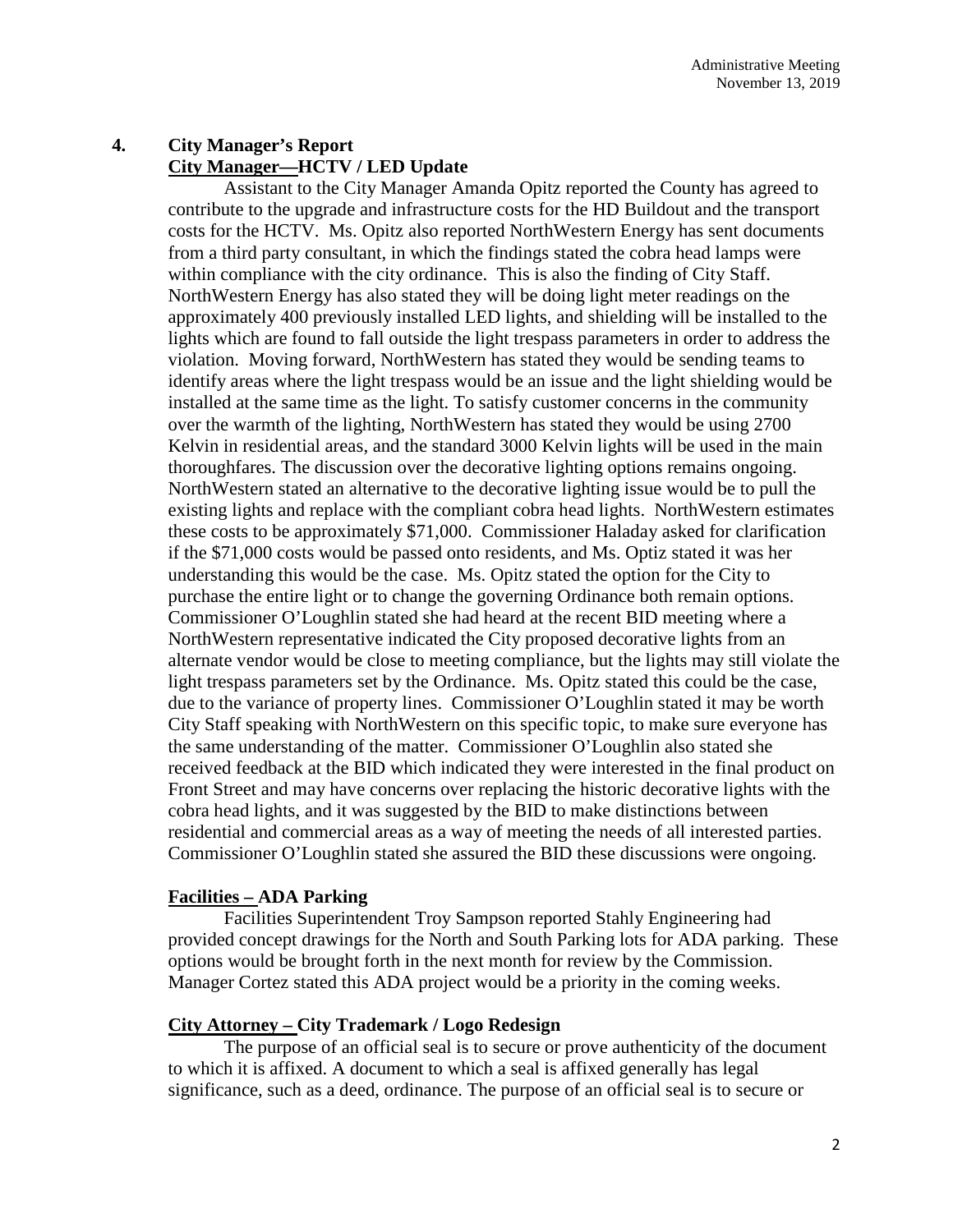prove authenticity of the document to which it is affixed. A document to which a seal is affixed generally has legal significance, such as a deed, ordinance, or proclamation, and the authenticity of the document is generally presumed to be true. A logotype, or logo, does not have the same legal significance. Generally, a logo is merely an identifying symbol, such as

for the purpose of advertising or branding. The City's logo appears on the departments' letterheads, employee business cards, the City's website, City uniforms, and on whatever else the City wishes to associate with its "brand."

The current form of the City seal was adopted on Aug. 23, 1982. At the same time, the image of Helena's historic fire tower, as it was depicted on the new seal, was designated as the "symbol and emblem" of the City. Subsequently, that image of the fire tower was used to develop the City's logo. It appears the first city logo was registered as a protected trademark in 1985. However, the Montana Secretary of State's records indicate that the mark was first used in 1981. That logo contained the silhouette of the fire tower in an oval with the words "Guardian of the Gulch" above and "City of Helena" below. Trademark registration is valid for 10 years. Thus, a subsequent trademark was registered in 1995. That logo generally retained the look of the 1985 logo but removed the ornamental frame around the image and

the words "City of Helena." The current form of the trademark was registered in 2005. The 2005 version of the logo re-incorporated the words "City of Helena" as part of the logo. The same version of the logo was renewed as a registered trademark in 2015. This trademark is set to expire on October 16, 2020.

Despite the registered trademark, various iterations and forms of the City of Helena logo have appeared in materials and City communication. As such, the City recognizes the need to define an official mark as a functioning logo. This is also an opportunity to revise and fine-tune the mark to address some technical concerns, optimize reproduction quality, and to define appropriate use of the logo.

1. The City's logo will be updated to the new proposed design and the trademark will be updated accordingly. The City's seal will remain unchanged.

2. A policy outlining the use of the City's logo by city employees will be implemented.

## **Community Development – Building Code update**

Community Development Director Sharon Haugen reported on November 8<sup>th</sup>, the Montana Department of Labor and Industry stated the newest version of the Building Codes will adopted on December  $6<sup>th</sup>$ , and the City of Helena will then have 90 days to adopt these codes, as well. However, the Department will not be adopting the new Energy Codes and this means the City will not need to adopt these, as well. Director Haugen and Fire Chief Wood would be discussing Wildland Urban Interface Code at a later date. Director Haugen stated the Code Adoption was projected for end of January or early February.

#### **5. Litigation Strategy –** No report given.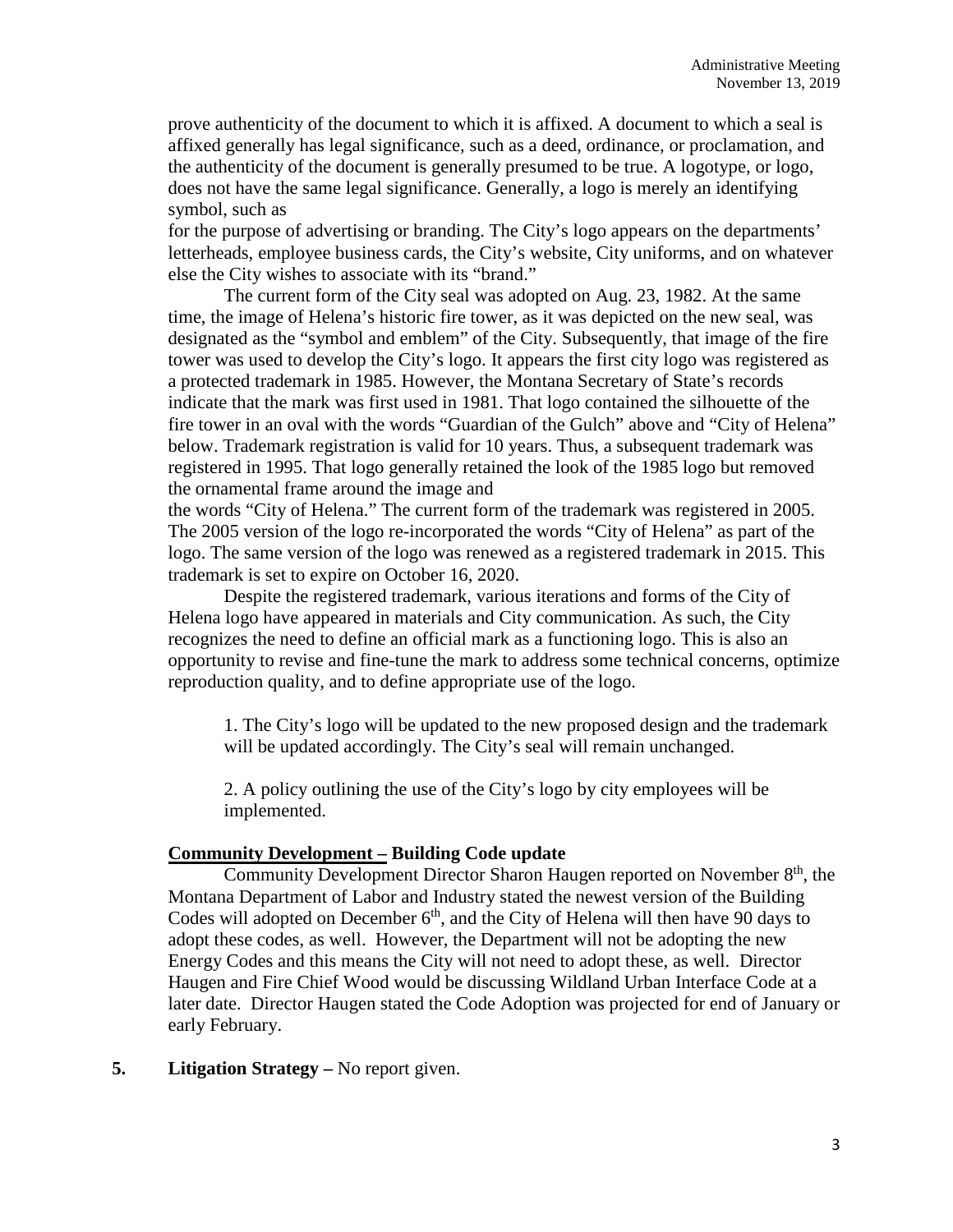## **6. Department Requests – Parks, Recreation, Open Lands and Civic Center – Bill Roberts Golf Course Fees**

Golf Fees must be updated regularly to maintain revenue and remain competitive with similar courses. The Parks Department is requesting Commission Consensus to bring the Bill Roberts Golf Course Fee Schedule updates to the Nov.18th Commission Meeting to announce and set a public hearing date of the Dec. 9th Commission Meeting.

- Golf fee increases range from a 7-12% raise
- Golf fee increases have the potential to increase revenue by more than \$500,000 per year. This moves us closer to balancing the Golf Fund.
- One new fee option is the Tower Club this aims to attract and retain more infrequent use golfers. It provides a potential diversified revenue source while also providing an affordable option for golf.

For introduced resolution on Nov. 18th, with hearing on Dec. 9th.

Commissioner Haladay stated golf fees have always been a general fund burden on the general fund. Commissioner Haladay asked if the discussion of resident and nonresident fees for City Services. Director Ponozzo stated this discussion for resident and non-residents had been discussed regarding other types of fees, such as the pool and waterpark. Manager Cortez stated due to time constraints in the meeting schedule, she would work with City Staff to bring this proposal of updated fees to the Commission at the beginning of the year as part of the "book of fees."

## **Bid Award for the Memorial Pool Liner Replacement Project PR9913**

The Memorial Pool PVC Liner is due for replacement and is showing signs of failure. PVC pool liners are effective for 10 years and then they need to be replaced so water doesn't infiltrate beneath the liner. It is important to properly maintain the pool for public safety and for compliance with state health codes. The city received three bids for the Memorial Pool PVC Liner Replacement Project PR9913 on September 27, 2019. The lowest responsible bidder for the project was Aquatic Renovation Systems, Inc. of Indianapolis, Indiana with a bid price of \$132,020. The other two bids were \$156,782 and \$180,000. Capital funds have been budgeted for this project which is a planned maintenance upgrade.

Consider awarding the contract to Aquatic Renovation Systems, Inc. which submitted the lowest responsible bid for the project in the amount of \$132,020. Installing a new PVC liner at Memorial Pool will keep the pool running smoothly for another 10 years without unexpected down time from liner failure. The new liner is also important in terms of public safety and compliance with state health codes. The new liner will come with a 10-year warranty. Staff is requesting consensus to bring the to the November 18th Commission Meeting the Memorial Pool Liner Replacement Project PR9913.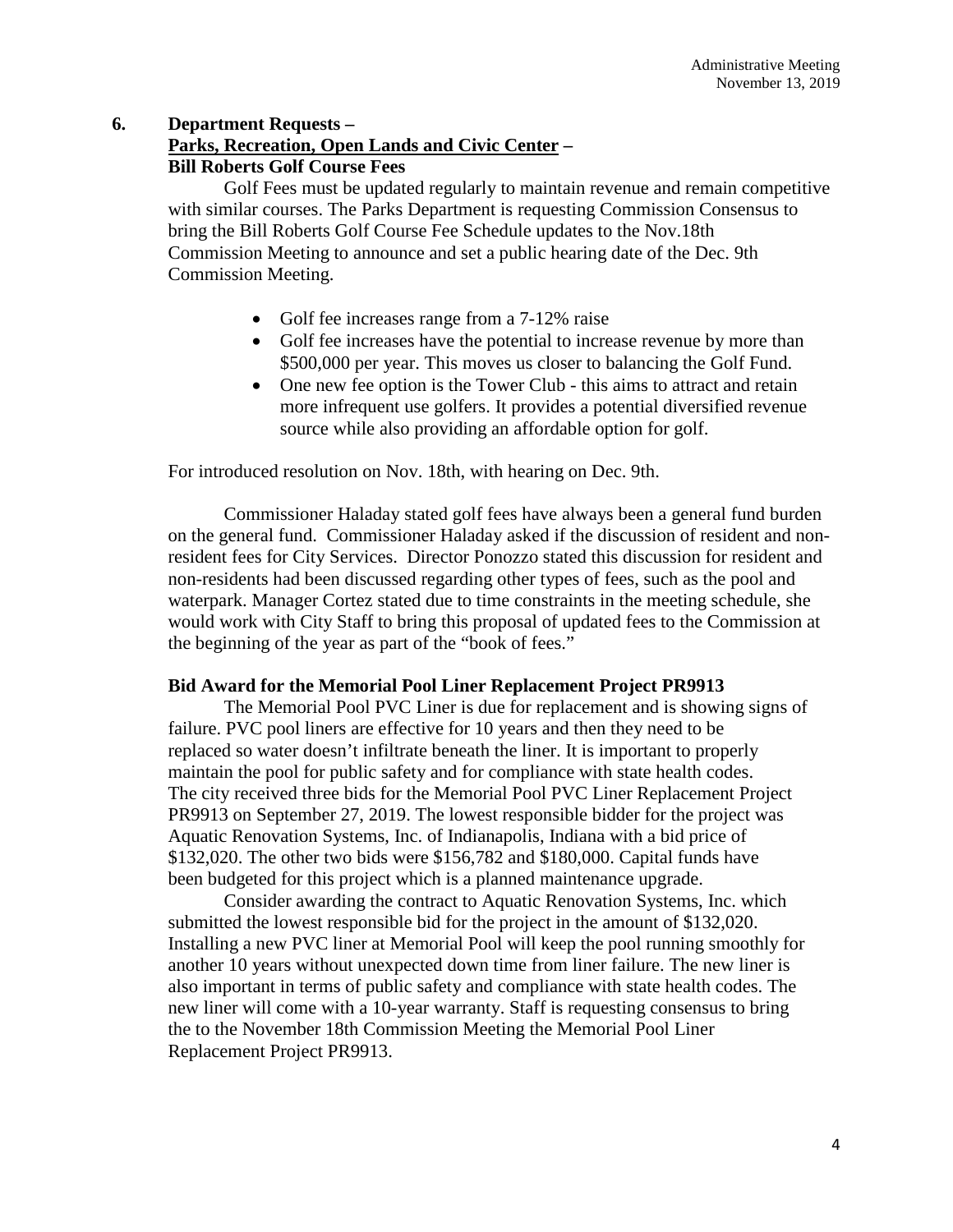## **Finance –**

## **Westside Wastewater Infrastructure Bonds**

The contracts have been awarded for the installation of wastewater infrastructure to the newly annexed westside. The intention is to issue bonds to finance this project. DNRC has approved us for \$2,754,000 to fund this project through their SRF program to be repaid over 20 years at 2.5%. A TSEP grant has also been obtained for \$750,000 to assist with this project. Total estimated project costs are \$3,504,000. Like the water bond passed in August, this will require 2 resolutions. One will update language on our outstanding wastewater bond with DNRC, and the other will authorize this new issue. Resolutions are expected from bond counsel November 4.

## **City Attorney** –

## **Consider allowing certain encroachments by right within the City's right-of-way.**

Currently, when a property owner wants to have a retaining wall, fence, awning or overhang extend into the right-of-way, the property owner must apply for and obtain an agreement with the city for that encroachment. The agreement is also recorded with the Clerk and Recorder. Preparation of these agreements requires staff time, mainly from engineering and legal staff, as well as an added inconvenience for the property owner. In reviewing whether or not these types of encroachments create an issue for the city justifying the expenditure of resources, city staff has found that vast majority of these encroachment;

- do not present issues for the city's use of the right-of-way and as such are approved with minimal review or investigation;
- have been in existence for a long period of time especially in the older parts of the city; and
- no additional rights are gained by the city by having an agreement in place.

Staff proposes that the following encroachments be allowed in the right-of-way by right:

- Retaining walls;
- Fences:
- Awnings and overhangs; and
- Any portion of a structure, such as foundation, roof eaves, stoops, and stairs in existence as of the date of passage of the ordinance.

The last category is included to allow old buildings to continue to remain without the need for new agreements with every change in ownership but not allow any new permanent construction in the right-of-way. The proposed amendments to the ordinance also eliminate the requirements for an application, approval, and agreement process. Rather, the conditions to which all encroachments are subject to are listed directly in the ordinance. This change will free up staff time but will assure the city can remove any encroachment if needed. Furthermore, including these conditions in the ordinance itself should help raise public awareness of the conditions.

Finally, food trucks were addressed in both the Encroachments section and the Nonexclusive Right-of-Way Use section of the code. Staff recommends that food trucks